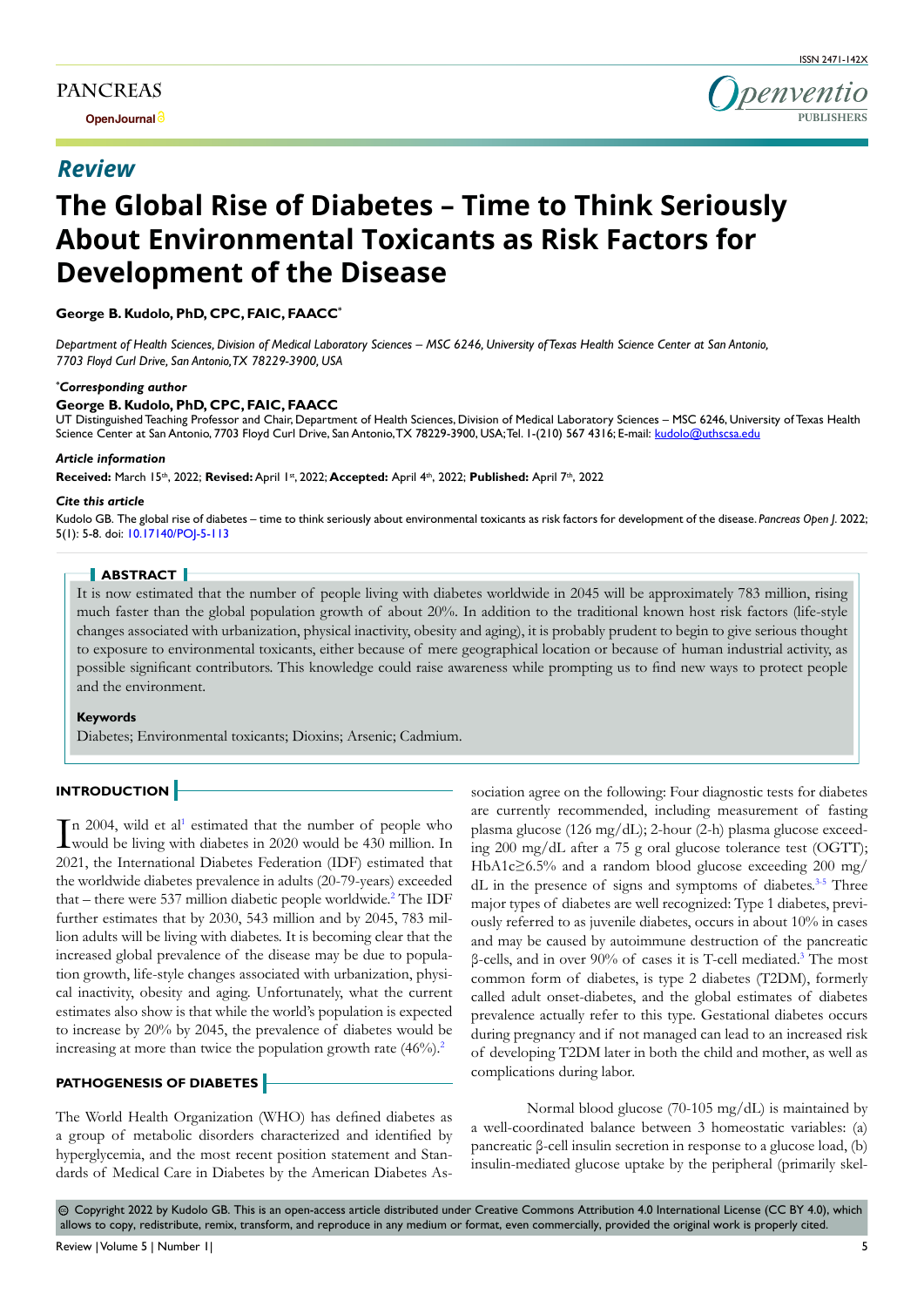#### *Pancreas Open J*. 2022; 5(1): 5-8. doi: [10.17140/POJ-5-113](http://dx.doi.org/10.17140/POJ-5-113)

etal muscle) and splanchnic (liver and gut) tissues and (c) the ability of insulin to suppress hepatic glucose production. With increasing loss of insulin sensitivity (or increased insulin resistance), displayed as impaired insulin-mediated glucose uptake, there is induction of a compensatory chronic hyperinsulinemia (both increased fasting plasma insulin/C-peptide concentration, and increased plasma insulin/C-peptide responses to oral and intravenous glucose) in an attempt to keep blood glucose at euglycemia. When eventually the insulin production becomes inadequate to overcome the insulin resistance, the pathological state of T2DM is produced, char-acterized by hyperinsulinemia and hyperglycemia.<sup>[6,7](#page-3-0)</sup> When T2DM becomes firmly entrenched and blood glucose levels chronically exceed 200 mg/dL, pancreatic β-cell dysfunction may set in and pancreatic exhaustion/failure may ensue<sup>8</sup> at which point exogenous insulin may be required. Thus, three major defects collude to produce diabetes: impaired pancreatic β-cell insulin secretion, inability to adequately suppress the hepatic glucose production, and a very significant decrease in whole body insulin sensitivity (or increased insulin resistance).

The role of the pancreatic β-cell function is very critical and any assault on its function may contribute significantly to the development of diabetes. Well-known risk factors for the development of diabetes include genetics, family history of diabetes, obesity, diet, physical inactivity the increasing global estimates which has been ascribed to aging could be due to failing pancreatic function with age.<sup>1</sup> Approximately 9.4% of Americans (30.3 million) had diabetes in 2015 in comparison to 11.2% of Texans and the disease is disproportionately found among older adults, racial/ethnic minorities and the population with lower education. It is most common among those aged 65-75-years (about 25.9%) whereas the disease is found in only 3.1% of those aged 18-44-years.<sup>[9](#page-3-2)</sup> In several communities, the prevalence of the disease may be found in specific areas which lend credence to the suggestion that perhaps environmental factors, in addition to those well-known risk factors, must be considered as a major player. Figure 1 is a map of Texas showing the disparate prevalence of diabetes in 2015 in specific locations in the State. The Texas Department of State Health Services has divided Texas into eleven health service regions (Figure 2). The prevalence of diabetes in region 7 is at 9.8% whereas region 11 had a prevalence of 15.1%. If demographic, socioeconomic, lifestyle and genetic predisposition were held constant, it must be deduced that perhaps environmental factors may play the determining role in the disparity of type 2 diabetes (T2D) rates amongst the health regions in Texas. The health regions with higher incidence of diabetes appear to also have higher industrial activities such as fracking operations. Fracking operations and fracking wastewater disposal areas are found in greater concentrations in region 11 than region 7. These operations produce significant amounts of environmental toxicants. Excessive exposure to these toxicants may be the environmental factor responsible for a higher incidence of diabetes within certain health regions. Environmental toxicants from the fracking process have been reported in well water in the United States, and these toxicants have been shown to have endocrine disrupting activity.<sup>10,11</sup> The 2018 Scientific Statement of the Endocrine Society lent considerable weight to the continuing acceptance that endocrine disrupting chemicals (EDCs) could play a significant role in the development of diabe-

tes[.12](#page-3-4) When wastewater from fracking operations is improperly disposed of these toxicants make their way into the water supply thus exposing local residents to EDC's, possibly leading to an increased incidence of diabetes in the region where fracking operations are conducted and wastewater discarded.





In Texas, coal mining activities occurs in health service regions 4, 5, 7, 8, and 11, while oil fracking overlaps with health service regions 1, 4, 5, 8, 9, and 11. Cotton farming in Texas takes place primarily in health service regions 1, 2, and 9. Texas contains three of the seven regions that accounted for 92% of the domestic oil production during 2011 to 2014, as seen in the Figure 3[.8](#page-3-1) The overlap of these high diabetes prevalence rates and areas of human activity may lead to the release of environmental toxicants and may be a contributor to the rising diabetes epidemic.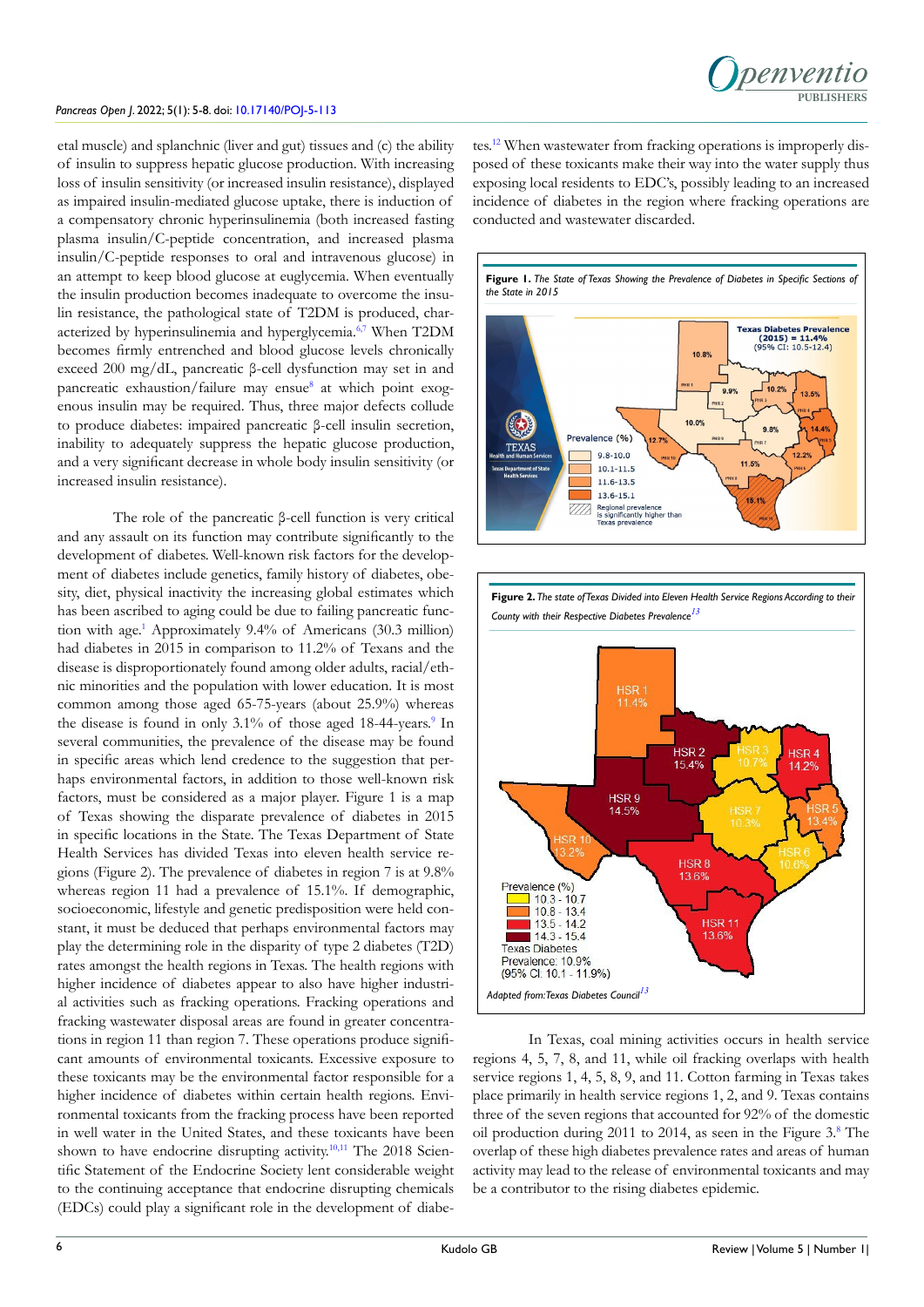



## **CANDIDATE ENVIRONMENTAL TOXICANTS**

Studies from Taiwan, Bangladesh, and Mexico have reported highlevels of arsenic (exceeding 100 μg/L) in drinking water and those levels have been linked to increased diabetes prevalence in those areas[.15-17](#page-3-6) It has been suggested that inorganic arsenic (iA) and possibly its metabolites, found in the contaminated drinking water, may be able to interfere with either insulin stimulating signal transduction pathways or with critical steps in glucose metabolism. This may ultimately interfere with the transport of glucose into the cell, allowing excessive extracellular glucose to accumulate which may lead to development of diabetes. The iA form of arsenic is usually found in drinking water from natural mineral deposits and in food produce. Millions of people worldwide are exposed to arsenic contaminated water and even in the United States, approximately 13 million individuals are estimated to live in areas where the iA level apparently exceeds the standard level,  $10 \mu g/L^{18}$  $10 \mu g/L^{18}$  $10 \mu g/L^{18}$  Arsenic has therefore being labeled as diabetogenic, interfering several aspects of glucose metabolism, including pancreatic β-cell insulin secretion.

Another environmental toxicant implicated is cadmium, an elemental pollutant which spreads through the environment as a result of industrial and farming activities. United States and the European Union have set the average human daily consumption at 0.3 μg/kg/d.[19-21](#page-3-8) Considerably higher daily cadmium intake was found in eastern Asian countries, such as China, Japan, Vietnam, and Thailand.<sup>[22](#page-3-9)</sup> In a mouse model, it has been shown that exposure to cadmium caused pancreatic β-cell dysfunction and death, both *in vitro* and *in vivo*. [23](#page-3-10)

Environmental chemicals better known as persistent organic pollutants (POPs) are also implicated in the development of diabetes. One example is Dioxin, which has been shown to cause various adverse health effects in humans such as skin lesions, al-tered liver function, and impaired immune system.<sup>[24,25](#page-3-11)</sup> Dioxins are a family of chemicals that includes three different groups: polychlorinated dibenzo-p dioxins, polychlorinated dibenzofurans, and certain polychlorinated biphenyls (PCBs). Common sources of dioxins include waste and fuel combustion, refining processes, and chemical manufacturing. Elevated dioxin levels within the blood may result from atmospheric exposure, or intake of water and food that may contain dioxins. These compounds accumulate in the human body and are stored predominantly in fatty tissues.<sup>25</sup> A 2008 cross-sectional study in Japan on 1374 individuals who were exposed to 'naturally' occurring environmental toxicants showed that Japan may have exposure levels that is about 10 times the levels in other industrialized countries. Elevated HbA1c (>6.1%) levels was observed to correlate with elevated dioxin serum concentrations.[26](#page-3-13) The mechanism, although not properly understood suggests diox-ins may increase insulin resistance as shown in Vietnam veterans.<sup>[27](#page-3-14)</sup>

### **CONCLUSION**

In conclusion, a lot is already known about the major host risk factors that contribute to the development of diabetes, but the rapidly increasing global prevalence of the disease in certain parts of the world with known with environmental pollutants, calls for examination of other important factors outside the host that might contribute to the disease process. To account for the global rise of diabetes, several pollutants have been implicated, as is the varied proposed mechanisms including increased oxidative stress–the generation of reactive oxygen species, which overwhelm the cells intrinsic antioxidant capacities.<sup>[28](#page-3-15)</sup> Several metals, including arsenic, cadmium, mercury and lead have been shown to cause oxidative damage[.29](#page-3-16) To best understand how this affects diabetes in particular, a concerted effort must be made to classify how these compounds may directly increase hepatic glucose production, decrease whole body insulin sensitivity or impair pancreatic β-cell function, the three major conditions that collude to produce diabetes.<sup>7</sup> Isolating and classifying the insulting compounds along these three lines will greatly enhance our understanding, which will prompt us to limit human activity in certain geographical areas or find alternative ways for certain industrial activities or better protection from exposure.

## **REFERENCES**

<span id="page-2-0"></span>1. Wild S, Sicree R, Roglic G, King H, Green A. Global prevalence of diabetes. *Diabetes Care.* 2004; 27: 1047-1053. doi: [10.2337/dia](http://doi.org/10.2337/diacare.27.5.1047)[care.27.5.1047](http://doi.org/10.2337/diacare.27.5.1047)

<span id="page-2-1"></span>2. IDF Diabetes Atlas 2021. Resources.  $10^{th}$  ed. [https://diabetesat](https://diabetesatlas.org/atlas/tenth-edition/)[las.org/atlas/tenth-edition/.](https://diabetesatlas.org/atlas/tenth-edition/) Accessed March 14, 2022.

<span id="page-2-2"></span>3. World Health Organization (WHO). Classification of Diabetes Mellitus. [https://www.who.int/publications/i/item/classifica](https://www.who.int/publications/i/item/classification-of-diabetes-mellitus)[tion-of-diabetes-mellitus.](https://www.who.int/publications/i/item/classification-of-diabetes-mellitus) Accessed March 14, 2022.

4. American Diabetes Association. Introduction: Standards of medical care in diabetes-2022. *Diabetes Care.* 2022; 45(Suppl.1): S1-S2. doi: [10.2337/dc22.SINT](http://10.2337/dc22.SINT)